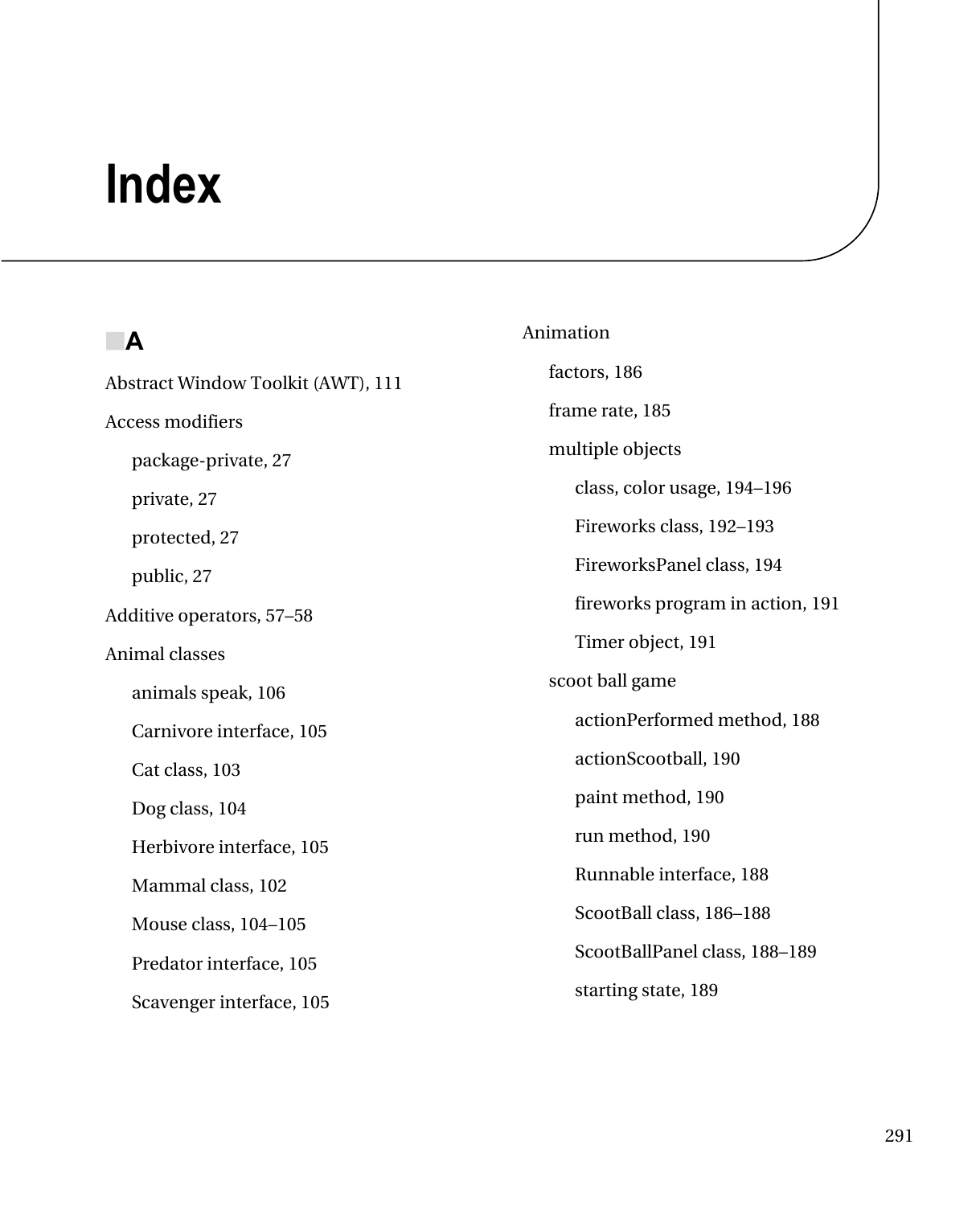sprites definition, 196 display, 202 images of, 196 MouseListener interface, 199 MouseSprite object, 201 MouseSpritePanel class, 199–200 MouseSprites, 197–199 sheet, 197 specialization, 196 stop feature, 202 triggered animation, 197 timing, 185 Assignment operators, 66–67

#### ■**B**

Bitwise operator AND, 63 complement, 54–55 exclusive OR, 63 inclusive OR, 64 Block comments, 31 Branching break statement, 88–89

continue statement, 89–91 return statement, 91–92 Breakpoint, Eclipse debugger, 208

# ■**C**

Casting, 55–56 Classloading breakpoints, 209 Comments end-of-line, 31 Javadoc, 32–33 multi-line block, 31 Complexity code dense code, 19 moderately simplified code, 19 simplified code, 19 Composition technique, 98 Concurrent garbage collector, 260 Control flow if and if-else statements complex if statement, 78 if-else statement, 78 larger else-if statement, 79 simple if statement, 78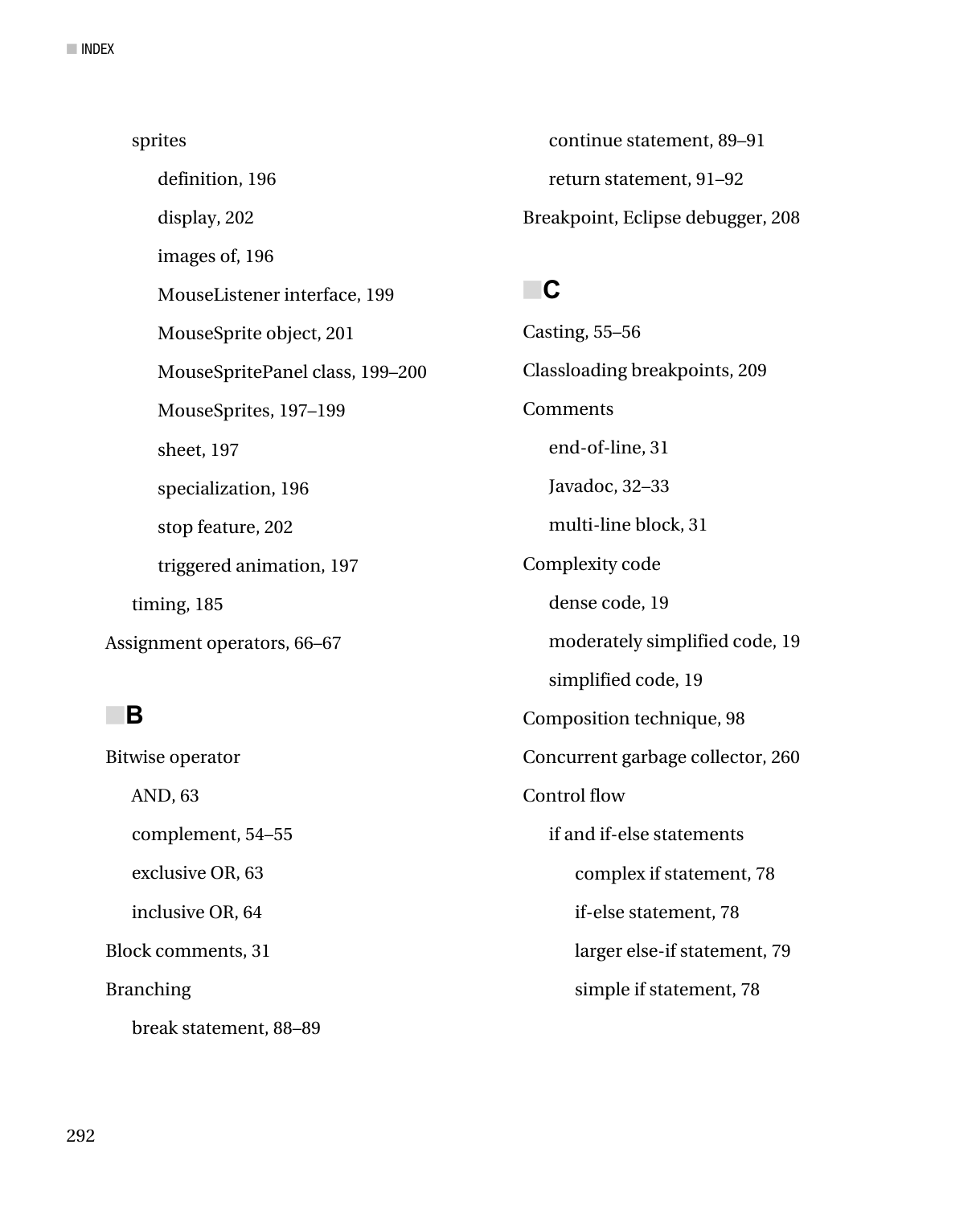switch statements evaluation, 80 issues, 81 *vs.* if statements, 80

### ■**D**

Data types arrays, 43–44 boolean, 37 char, 37 enumerations, 45–48 escaping characters, 39–41 integer primitives, 35–36 literals, 38–39 null, 44–45 primitive, definition, 35 real primitives, 36 string, 37–38 wrapper classes, 41–43 Debugging process methods, 206–2077 without debugger, 207 Document Object Model (DOM), 173

#### ■**E**

Eclipse, 2 Eclipse debugger breakpoint and variables, 208 display, 208 expanded view, value, 210 Fireworks problem, 206 Fireworks program corrected method, 217 correct values, debugger, 218 flawed method, 216 incorrect values, debugger, 217 line breakpoint code, 209 conditional, 213 condition enabled and specified, 214 disable, 212 executions, 210 properties window, 213 removable, 212 settings, 209 variables-conditional, 215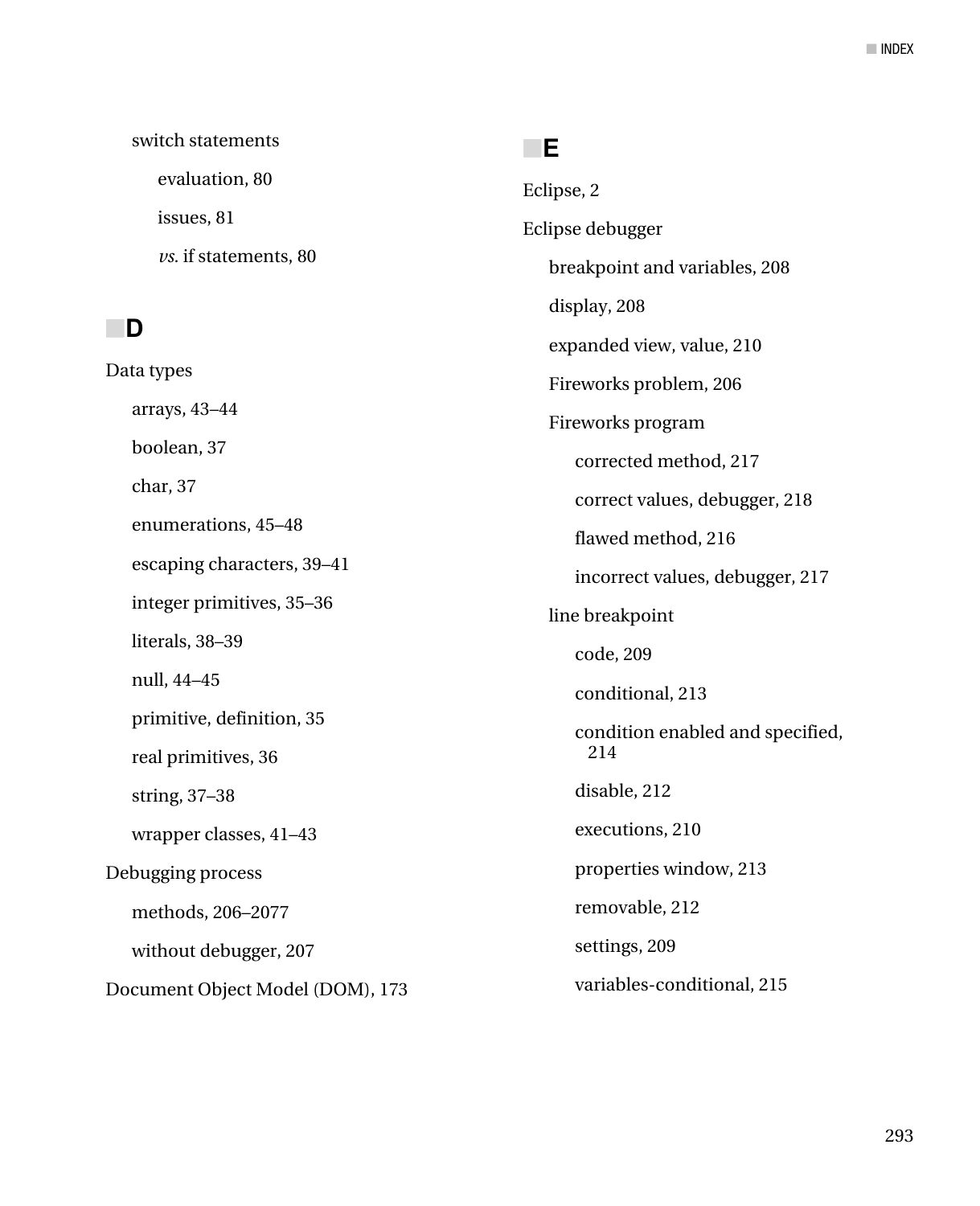procedure, 207 stepping, 211–212 tips and tricks, 215–216 Eden space, 254 Encapsulation, 96 Entry point, 5 Enumeration data types, 45–48 Equality operators, 62–63 Escaping characters, 39–41 Exception breakpoints, 209 Extensibility, 106 Extensible Markup Language (XML) and streams, 172 DOM and SAX, 173 Factory Classes, 184 reading DefaultHandler, 181 with DOM, 179–181 with SAX, 183 XMLToConsoleHandler class, 181– 183 structure attributes, 169 basic rules, 170 document specifier, 170

root element, 170 single element, 169 SOAP, 172 storage format, 169 UTF-8, 170 XMLNS, 172 writing data source, 173–174 with DOM, 174–177 with strings, 178–179

### ■**F**

Fibonacci sequence, 267 File object deleting a directory, 159 deleting a file, 154–155 deleting multiple directories, 160–161 directory creation, 157–158 double backslashes, 152 empty file creation, 152, 153 exception, 153 exists() method, 153 mkdir method, 158 multiple directories creation, 160–161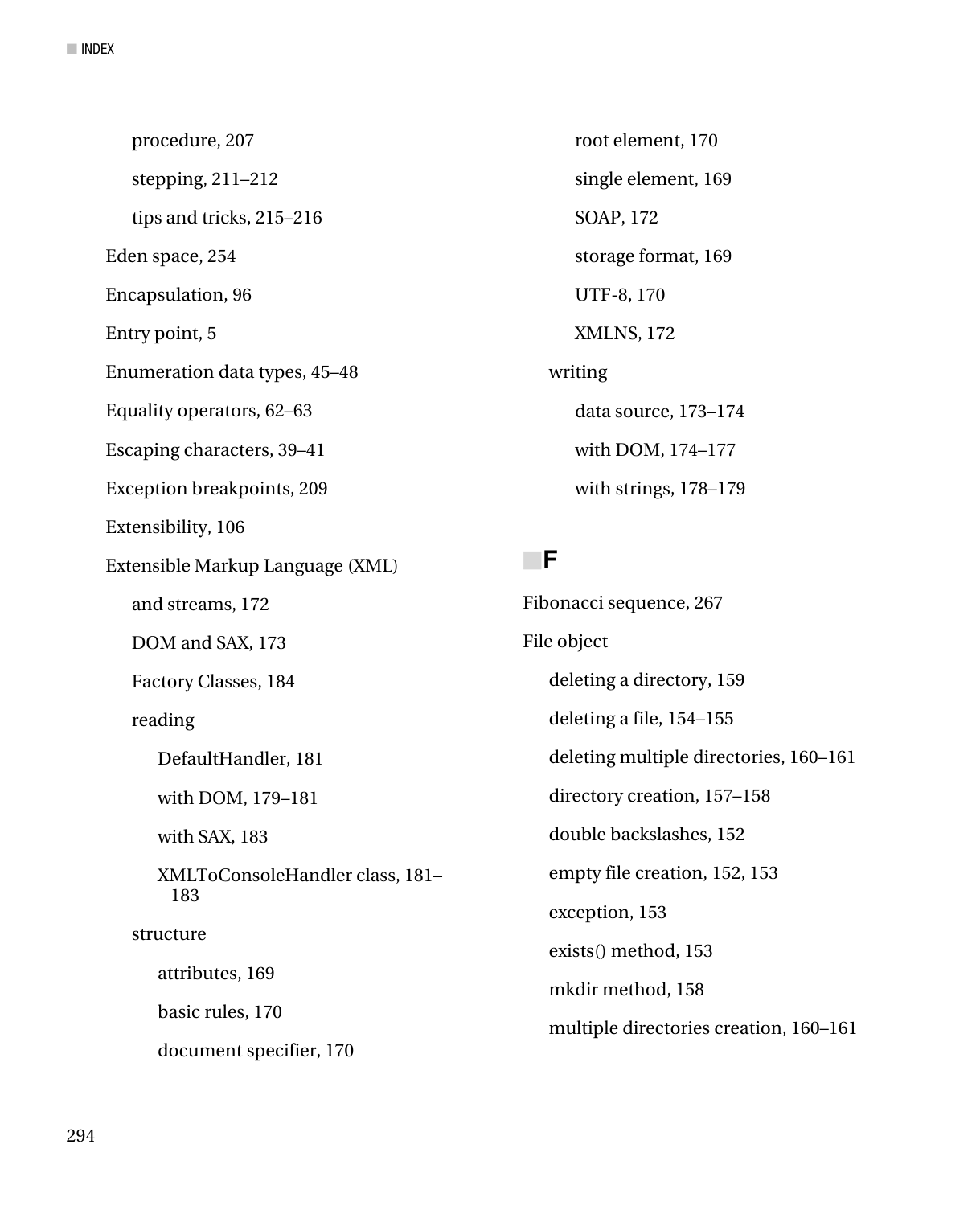opening a file, 153 temporary file, 155–157 test directory, 152 Fireworks program class, color usage, 194–196 display, 191 Fireworks class, 192–193 FireworksPanel class, 194 Timer object, 191 Fractal tree program class, 273–274 drawing tree, 274–275 output, 276

# ■**G**

G1, concurrent garbage collector, 260 Garbage collection event-driven, 255 G1, 260 generations, 254–255 hints, 258 memory allocation algorithm, marking and sweeping, 251–252 references, 251

settings, 252–253 TargetClickPanel class, 249–250 reference list, 259–260 scavenges and full collections, 255 singleton, 259 switches, 255, 257–258 Generic specifier coding, 279–280 definition, 279 GenericRole class, 280 hashmap, 279 integerList, 282 interface, 281 LinkedList class, 282 multiple parameters, 280 Ordinary List, 282 super keyword, 281 type match error, 282 wildcard, 281 Granularity extensibility, 106 maintainability, 106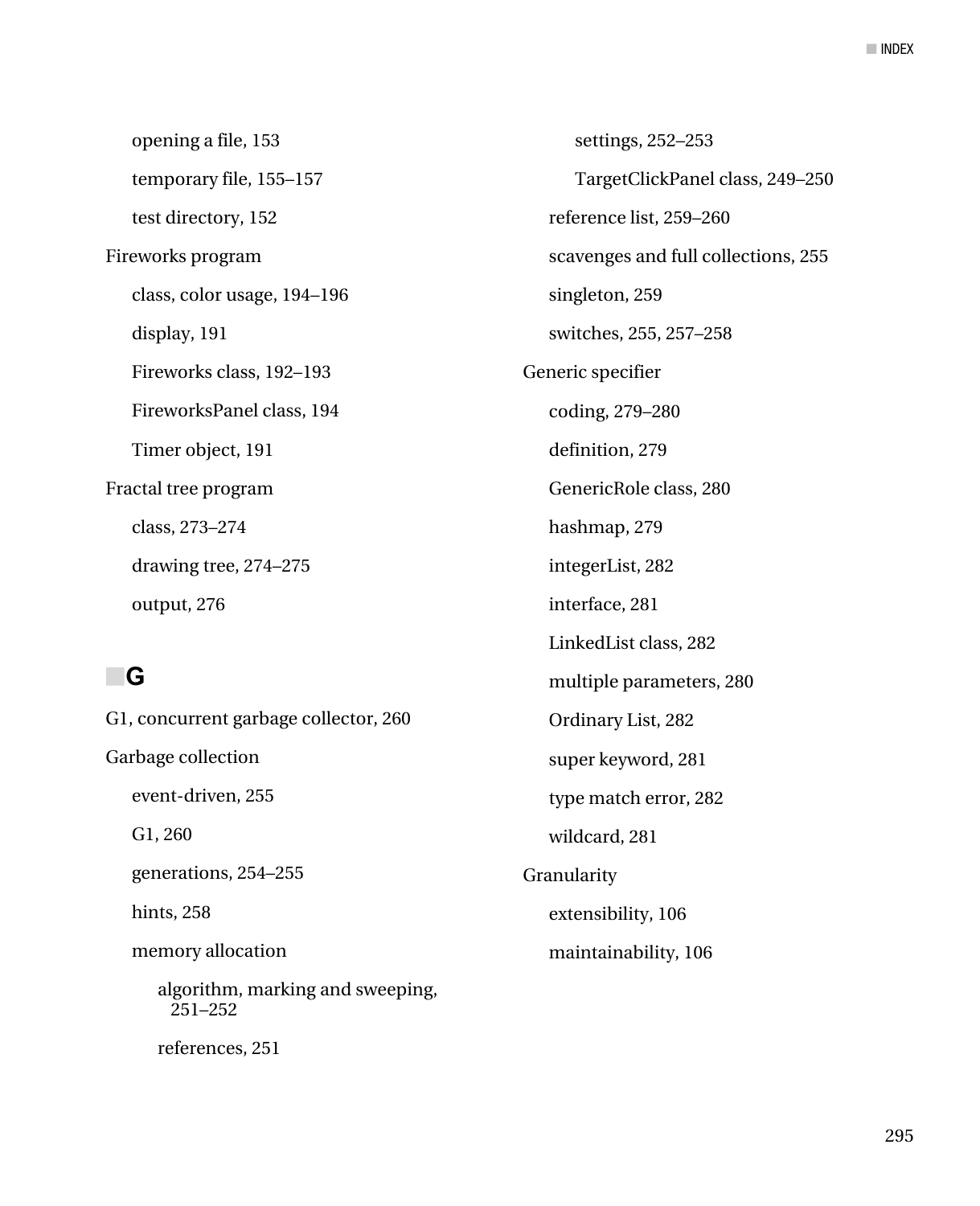|                                                                 | equality, 62-63                 |
|-----------------------------------------------------------------|---------------------------------|
| Inheritance, 96                                                 | equal method, 68-70             |
| abstract classes                                                | java.lang.Comparable, 71-75     |
| concrete class, 98                                              | logical                         |
| methods, 99-100                                                 | AND, 64                         |
| interfaces, 98                                                  | OR, 65                          |
| multiple inheritance                                            | multiplicative, 57              |
| composition technique, 98                                       | operator precedence, 52         |
| diamond problem, 97                                             | parentheses, 52-53              |
| static members, 100-101                                         | postfix, 53                     |
| Instantiation, 26                                               | relational, 60-62               |
| <b>Integrated Development Environment</b><br>(IDE). See Eclipse | shift, 58-60                    |
|                                                                 | sorting comparisons, 70         |
|                                                                 | unary, 53                       |
| ∣J                                                              | Java programs                   |
| Java Development Kit (JDK), 1-2                                 | args array, 9-10                |
| Java operators                                                  | creation                        |
| additive, 57-58                                                 | Eclipse's New Project window, 3 |
| assignment, 66-67                                               | Java Project, 3-4               |
| bitwise                                                         | main area, 5                    |
| AND, 63                                                         | date format, 11                 |
| complement, 54-55                                               | Eclipse, 2                      |
| exclusive OR, 63                                                | entry point, 5                  |
| inclusive OR, 64                                                | $INK$ 1 2                       |

casting, 55–56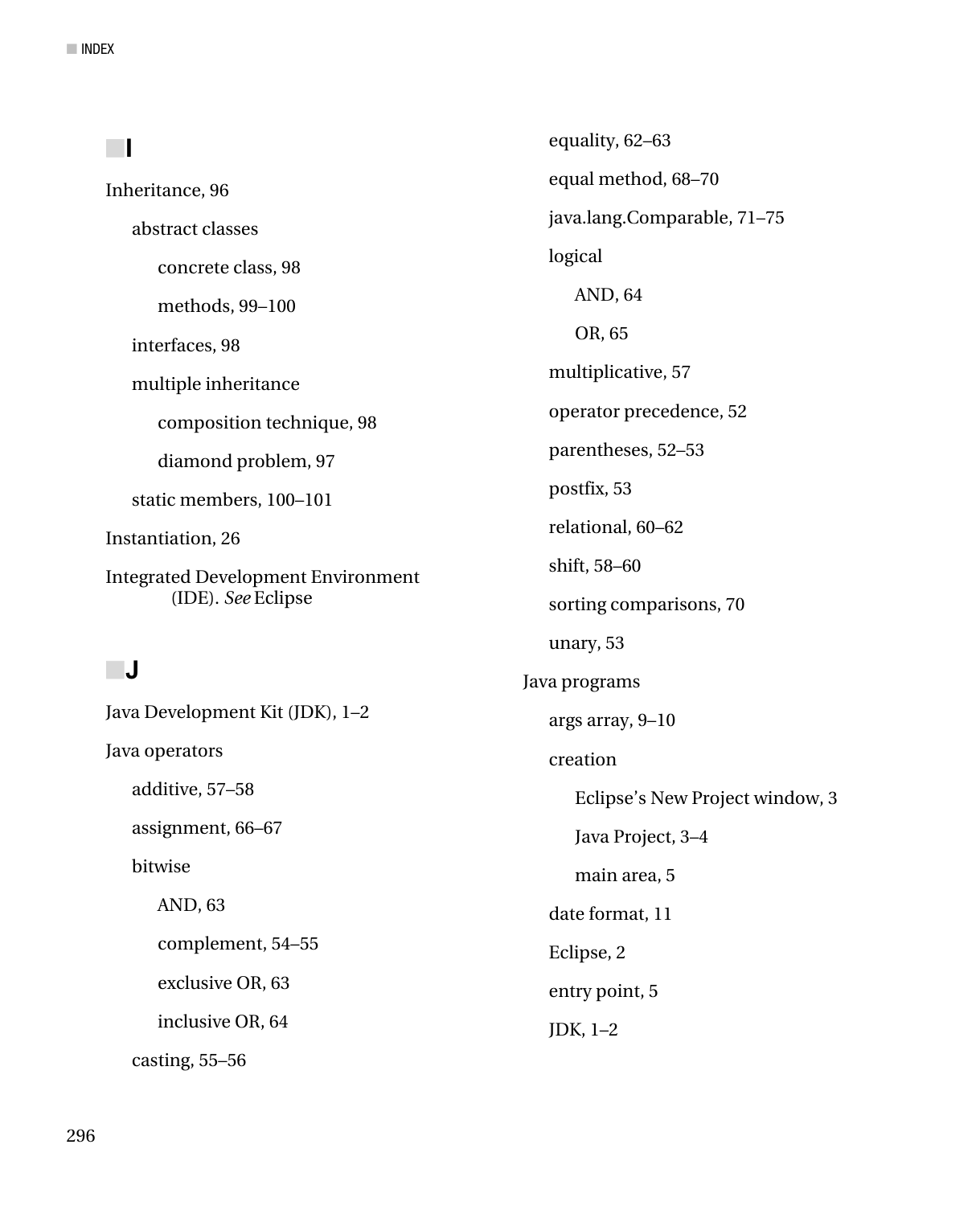| main method, 6                                 | AverageImpl, 16-17                  |
|------------------------------------------------|-------------------------------------|
| New Java Class window display, 6-7             | AverageTest class, 17-18            |
| objects, 12                                    | blocks, 30-31                       |
| package, 8                                     | classes, 22-23                      |
| plus sign-string concatenation<br>operator, 10 | comments, 31-33                     |
| Run button, 8-9                                | complex code<br>dense code, 19      |
| Run Configurations window, 10                  | moderately simplified code, 19      |
| String[] args, 9                               |                                     |
| <b>Java Swing</b>                              | simplified code, 19                 |
| application, 112                               | constants, 24                       |
|                                                | constructors, 26                    |
| basics, 111-112                                | exceptions, 28-30                   |
| components, 116                                | fields, 23-24                       |
| content pane, 113                              | imports, 21-22                      |
| createAndShowGUI method, 116                   |                                     |
| JFrame object, 112                             | interfaces, 27-28                   |
|                                                | lines, 18-19                        |
| layout, 114<br>menu, 114                       | methods, 24-25                      |
|                                                | package declaration, 20-21          |
| Minesweeper program (see<br>MineSweeper)       | Java2D, 111                         |
| MouseListener interface, 119                   | Javadoc comment, 32-33              |
| pack and setVisible methods, 113               | JDK. See Java Development Kit (JDK) |
| Java syntax                                    |                                     |
| access modifiers, 27                           | ┖                                   |

Average interface, 15–16

Line breakpoints, 209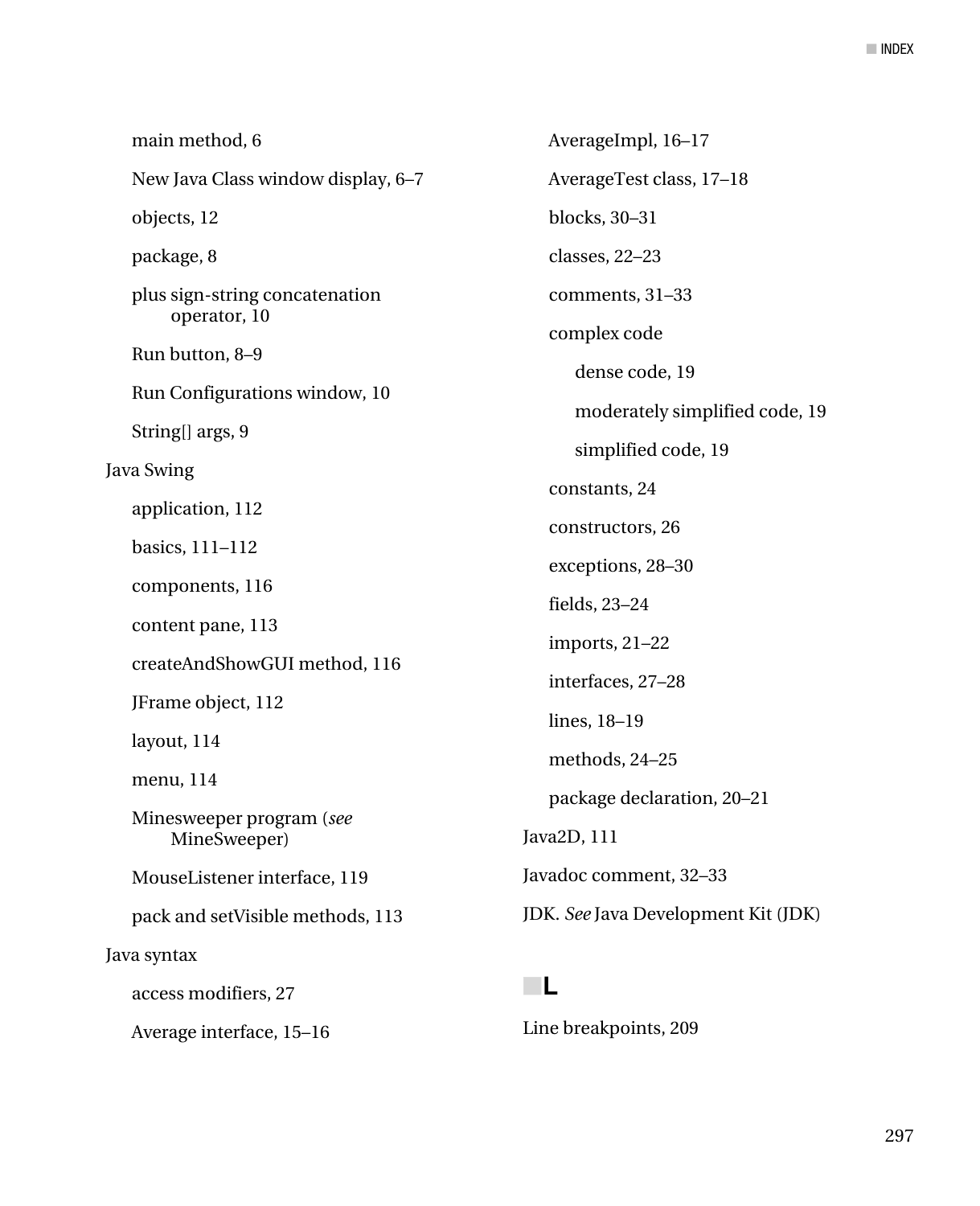| List processing (Lisp), 264 | MineSweeper                          |
|-----------------------------|--------------------------------------|
| Logical operator            | AddMenu method, 127                  |
| AND, 64                     | class, 120                           |
| OR, 65                      | constructor, 124                     |
| Looping                     | createAndShowGUI method, 126         |
| Do-while loops, 87-88       | description, 119                     |
| for loops                   | field definitions, 129               |
| alternate for loops, 83     | finished game, 148                   |
| ArrayOutOfBounds, 83        | init method, 125                     |
| compassPoints array, 84     | JPanel objects, 127                  |
| control section, 83         | main method, 124                     |
| enhanced for syntax, 84     | Mine class, 137                      |
| increment code, 83          | MineField                            |
| initialization code, 83     | cascade methods, 135                 |
| termination code, 83        | class, 130                           |
| while loops                 | constructor, 133                     |
| complete while loop, 86     | countAdjacentMines methods, 137      |
| simple while loop, 85       | init method, 134                     |
| Thread.sleep() method, 87   | MineIcon class, 144                  |
| wait for event, 86          | MineSweeperActionListener class, 147 |
|                             | MineSweeperMouseListener class, 145  |
| M                           | populate methods, 134                |
| Maintainability, 106        | program, 121                         |
| Method breakpoints, 209     | recursion, 135                       |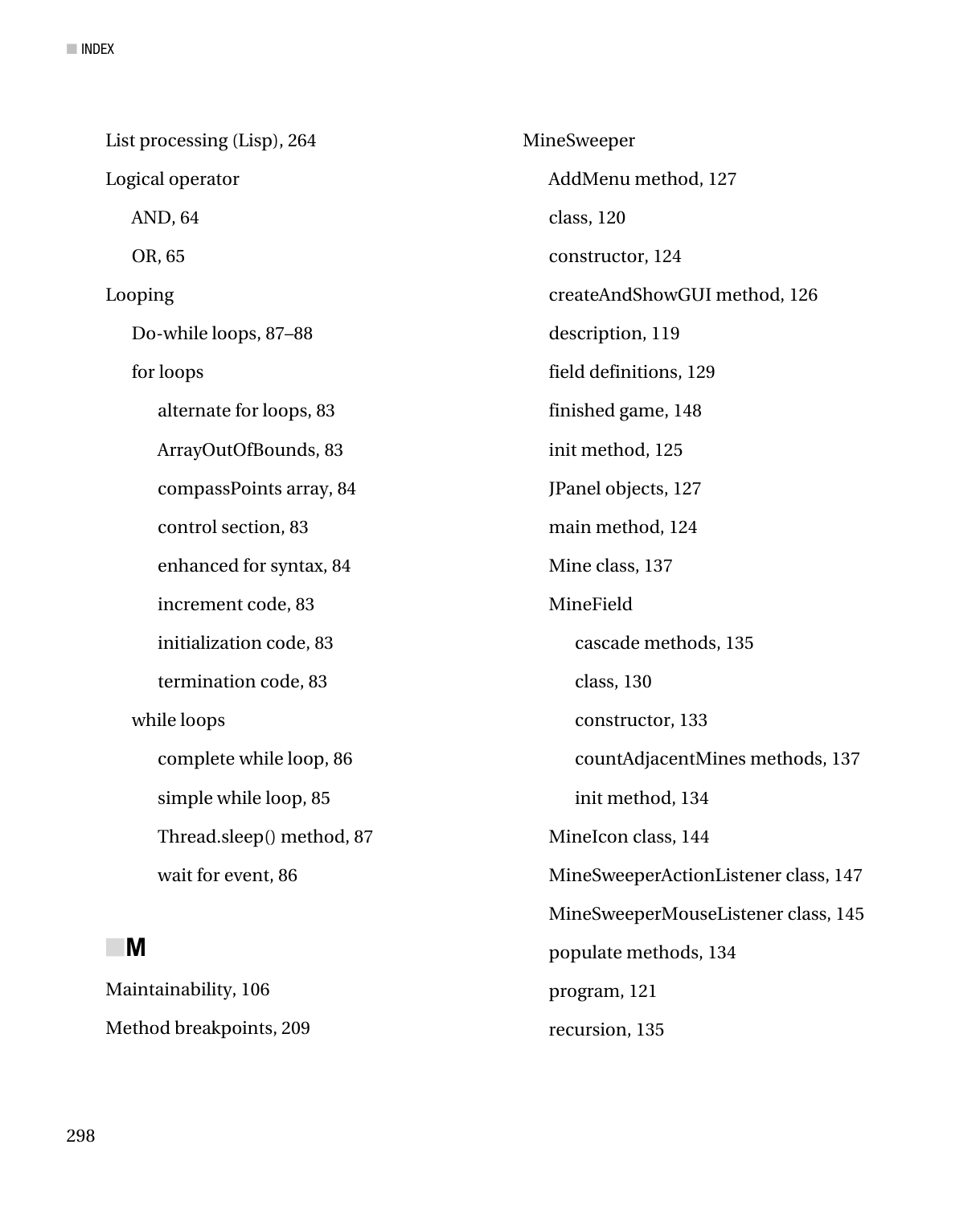MineSweeperHelper class, 138 constructor, 140 endGame method, 142 newGame method, 143 showAll method, 142 updateButtons method, 141 updateLabels method, 141 Multiplicative operators, 57

## ■**O**

Objects, 95–96

## ■**P**

Pass-by-reference and pass-by-value, 107 *IntegerWrapper class*, 107, 108 *passBy method*, 108 *PassByTest class*, 107 Polymorphism, 101 Postfix operators, 53 Primitive data types definition, 35 integer primitives, 35–36 real primitives, 36 Printpoints, 209

#### ■**R**

Recursion avoidance, 265–266 Fibonacci sequence calculation, 267 fractals drawing tree (*see* Fractal tree program) Sierpinski triangle( *see* Sierpinski triangle) human language, 263 Lisp, 264 stop condition, 264–265 usage, 266 RegexTester arguments, 284 class, 283 empty parameters, 285 output, 286 populated parameters, 286 Run configurations, 284 Regular expressions definition, 279 metacharacters, 287–288 RegexTester arguments, 284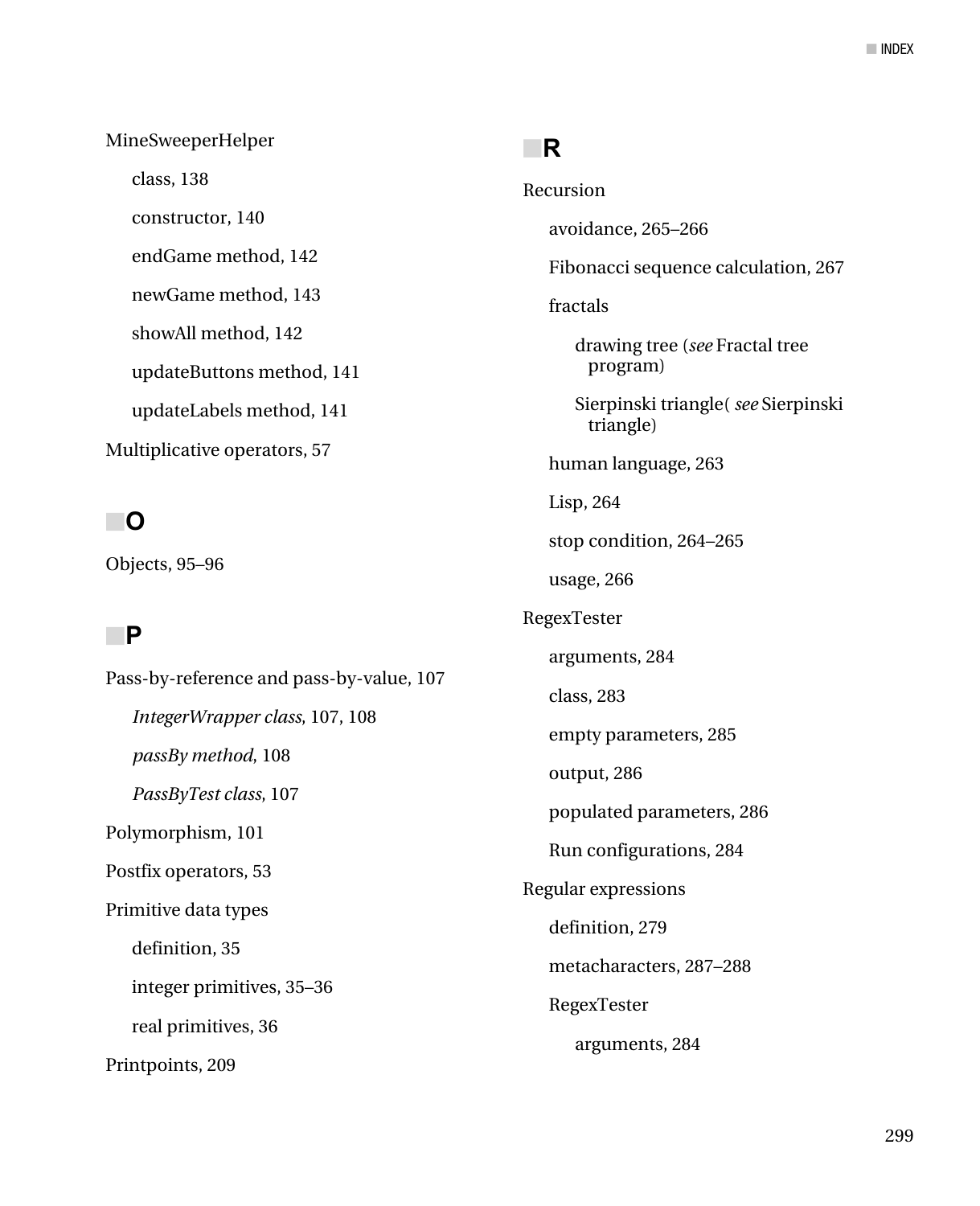class, 283 empty parameters, 285 output, 286 populated parameters, 286 Run configurations, 284 string literal, 287 Relational operators, 60–62

#### ■**S**

SAX. *See* Simplified API for XML (SAX) Scoot ball game actionPerformed method, 188 actionScootball, 190 paint method, 190 run method, 190 Runnable interface, 188 ScootBall class, 186–188 ScootBallPanel class, 188–189 starting state, 189 Shift operators, 58–60 Shooting gallery game actionPerformed method, 236 class, 232–233 display, 231

expansion, 245 limitations, 246 panel class, 234–236 polygon object, 240 resize prevention, 233 row class, 238–240 shooter class, 240–244 static variables, 245 target class, 238–240 target sprites class, 244–245 Sierpinski triangle class, 268–269 definition, 268 drawing triangle, 269–271 drawTriangle methods, 271 output, 272 Simplified API for XML (SAX), 173 Simplified Object Access Protocol (SOAP), 172 SOAP. *See* Simplified Object Access Protocol (SOAP) Sprites definition, 196 display, 202 images of, 196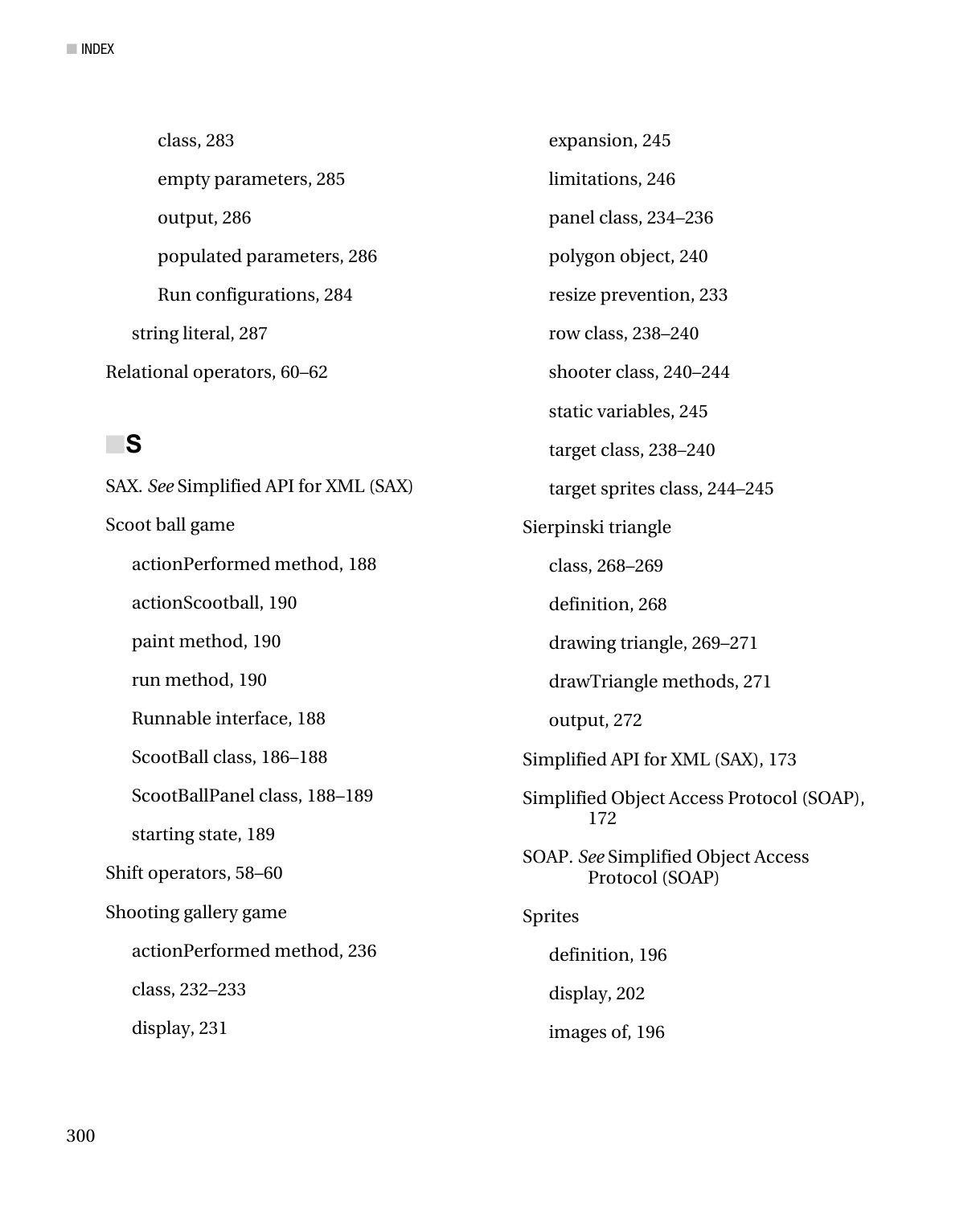MouseListener interface, 199 MouseSprite object, 201 MouseSpritePanel class, 199–200 MouseSprites, 197–199 sheet, 197 specialization, 196 stop feature, 202 triggered animation, 197 Static blocks, 30–31 Stepping commands step controls, debug toolbar, 211 step into, 212 step over, 212 step return, 212 String concatenation operator, 10 String type, 37–38 Stub, 102 Survivor spaces, 254

# ■**T**

TargetClick game actionPerformed method, 227 class, 223–226 display, 223

Panel class, 227–228 Target class, 229–230 Whac-a-Mole, 222

# ■**U**

Unary operators, 53 User interface. *See* Java Swing

# ■**V**

Video games design resources, 246–247 mechanics game logic, 222 game loop, 222 user interface, 221–222 shooting gallery actionPerformed method, 236 class, 232–233 display, 231 expansion, 245 limitations, 246 paintComponent method, 240 panel class, 234–236 polygon object, 240 resize prevention, 233